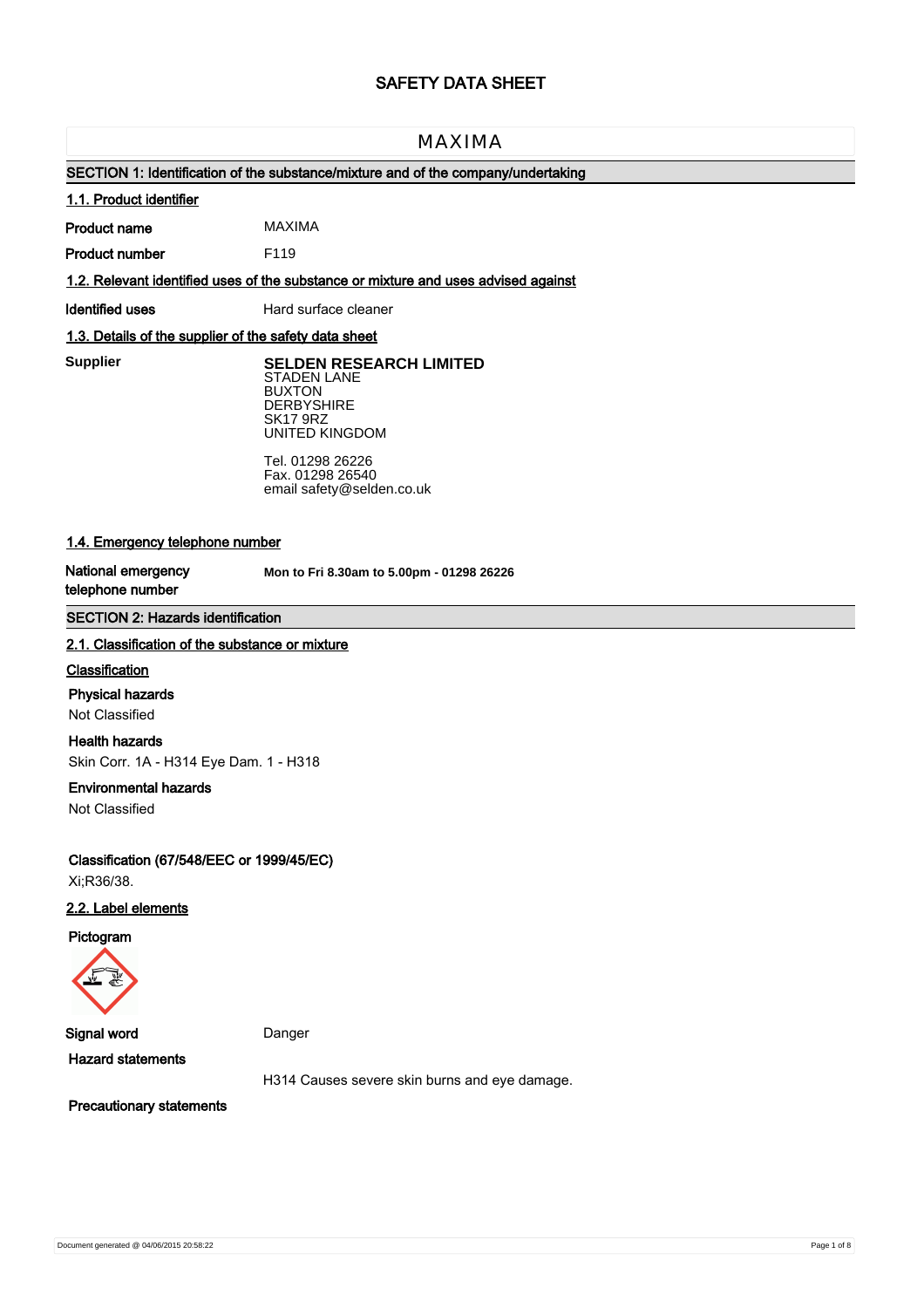P102 Keep out of reach of children.

P260 Do not breathe vapour/spray.

P264 Wash hands thoroughly after handling.

P280 Wear protective gloves, eye and face protection.

P301+P330+P331 IF SWALLOWED: Rinse mouth. Do NOT induce vomiting.

P303+P361+P353 IF ON SKIN (or hair): Take off immediately all contaminated clothing. Rinse skin with water/shower.

P304+P340 IF INHALED: Remove person to fresh air and keep comfortable for breathing.

P305+P351+P338 IF IN EYES: Rinse cautiously with water for several minutes. Remove contact lenses, if present and easy to do. Continue rinsing.

P315 Get immediate medical advice/attention.

P405 Store locked up.

**Contains** DISODIUM METASILICATE, Sodium alkyl benzene sulphonate

# **2.3. Other hazards**

No other hazards known. This product does not contain any substances classified as PBT or vPvB.

## **SECTION 3: Composition/information on ingredients**

# **3.2. Mixtures**

| <b>DISODIUM METASILICATE</b>                       |                                                           |          |  |
|----------------------------------------------------|-----------------------------------------------------------|----------|--|
| CAS number: 6834-92-0 EC number: 229-912-9         |                                                           |          |  |
| Classification<br>Skin Corr. 1B - H314             | Classification (67/548/EEC or 1999/45/EC)<br>C;R34 Xi;R37 |          |  |
| <b>STOT SE 3 - H335</b>                            |                                                           |          |  |
| Sodium alkyl benzene sulphonate                    |                                                           | $1 - 5%$ |  |
| CAS number: 85117-50-6 EC number: 285-600-2        |                                                           |          |  |
| Classification                                     | Classification (67/548/EEC or 1999/45/EC)                 |          |  |
| <b>Acute Tox. 4 - H302</b><br>Skin Irrit. 2 - H315 | Xn;R22. Xi;R38,R41.                                       |          |  |
| Eye Dam. 1 - H318                                  |                                                           |          |  |
| 2-(2-BUTOXYETHOXY)ETHANOL                          |                                                           | $1 - 5%$ |  |
| CAS number: 112-34-5 EC number: 203-961-6          |                                                           |          |  |
| Classification                                     | Classification (67/548/EEC or 1999/45/EC)                 |          |  |
| Eye Irrit. 2 - H319                                | Xi;R36                                                    |          |  |
| 2-BUTOXYETHANOL                                    |                                                           | $1 - 5%$ |  |
| <b>CAS number: 111-76-2 EC number: 203-905-0</b>   |                                                           |          |  |
| Classification                                     | Classification (67/548/EEC or 1999/45/EC)                 |          |  |
| <b>Acute Tox. 4 - H302</b>                         | Xn;R20/21/22 Xi;R36/38                                    |          |  |
| <b>Acute Tox. 4 - H312</b>                         |                                                           |          |  |
| Acute Tox. 4 - H332                                |                                                           |          |  |
| Skin Irrit. 2 - H315<br>Eye Irrit. 2 - H319        |                                                           |          |  |
|                                                    |                                                           |          |  |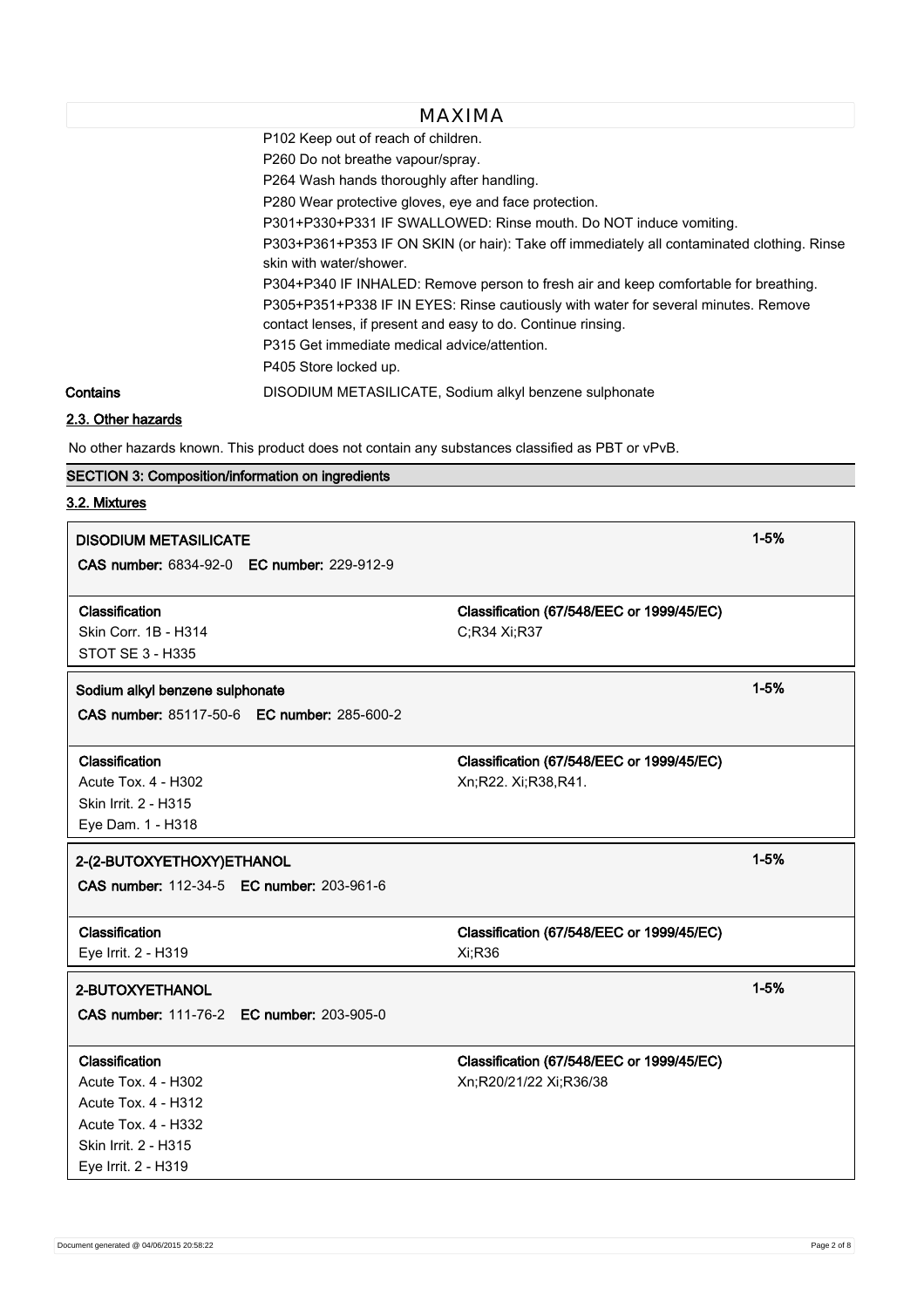# **Amphoteric surfactant <1%**

**CAS number:** 2605-79-0 **EC number:** 220-020-5 **M factor (Acute) =** 1

Skin Irrit. 2 - H315 Eye Dam. 1 - H318 Aquatic Acute 1 - H400

**Classification Classification (67/548/EEC or 1999/45/EC)** Acute Tox. 4 - H302 Xn;R22. Xi;R41. N;R50.

#### The Full Text for all R-Phrases and Hazard Statements are Displayed in Section 16.

## **SECTION 4: First aid measures**

#### **4.1. Description of first aid measures**

## **Inhalation**

Move affected person to fresh air at once. Rinse nose and mouth with water. Get medical attention if any discomfort continues.

## **Ingestion**

Remove affected person from source of contamination. Rinse mouth thoroughly with water. Give plenty of water to drink. Get medical attention.

#### **Skin contact**

Remove affected person from source of contamination. Remove contaminated clothing. Wash skin thoroughly with soap and water. Get medical attention if irritation persists after washing.

#### **Eye contact**

Remove any contact lenses and open eyelids wide apart. Remove any contact lenses and open eyelids wide apart. Continue to rinse for at least 15 minutes. Continue to rinse for at least 15 minutes. Get medical attention if any discomfort continues.

## **4.2. Most important symptoms and effects, both acute and delayed**

## **General information**

The severity of the symptoms described will vary dependent on the concentration and the length of exposure.

#### **Inhalation**

Irritation of nose, throat and airway.

#### **Ingestion**

May cause chemical burns in mouth and throat. May cause stomach pain or vomiting.

#### **Skin contact**

Prolonged or repeated contact with skin may cause irritation, redness and dermatitis.

## **Eye contact**

Irritating to eyes. Symptoms following overexposure may include the following: Redness. Pain.

#### **4.3. Indication of any immediate medical attention and special treatment needed**

#### **Notes for the doctor**

Treat symptomatically.

#### **SECTION 5: Firefighting measures**

## **5.1. Extinguishing media**

#### **Suitable extinguishing media**

The product is not flammable. Use fire-extinguishing media suitable for the surrounding fire.

#### **5.2. Special hazards arising from the substance or mixture**

#### **Hazardous combustion products**

When heated, vapours/gases hazardous to health may be formed.

#### **5.3. Advice for firefighters**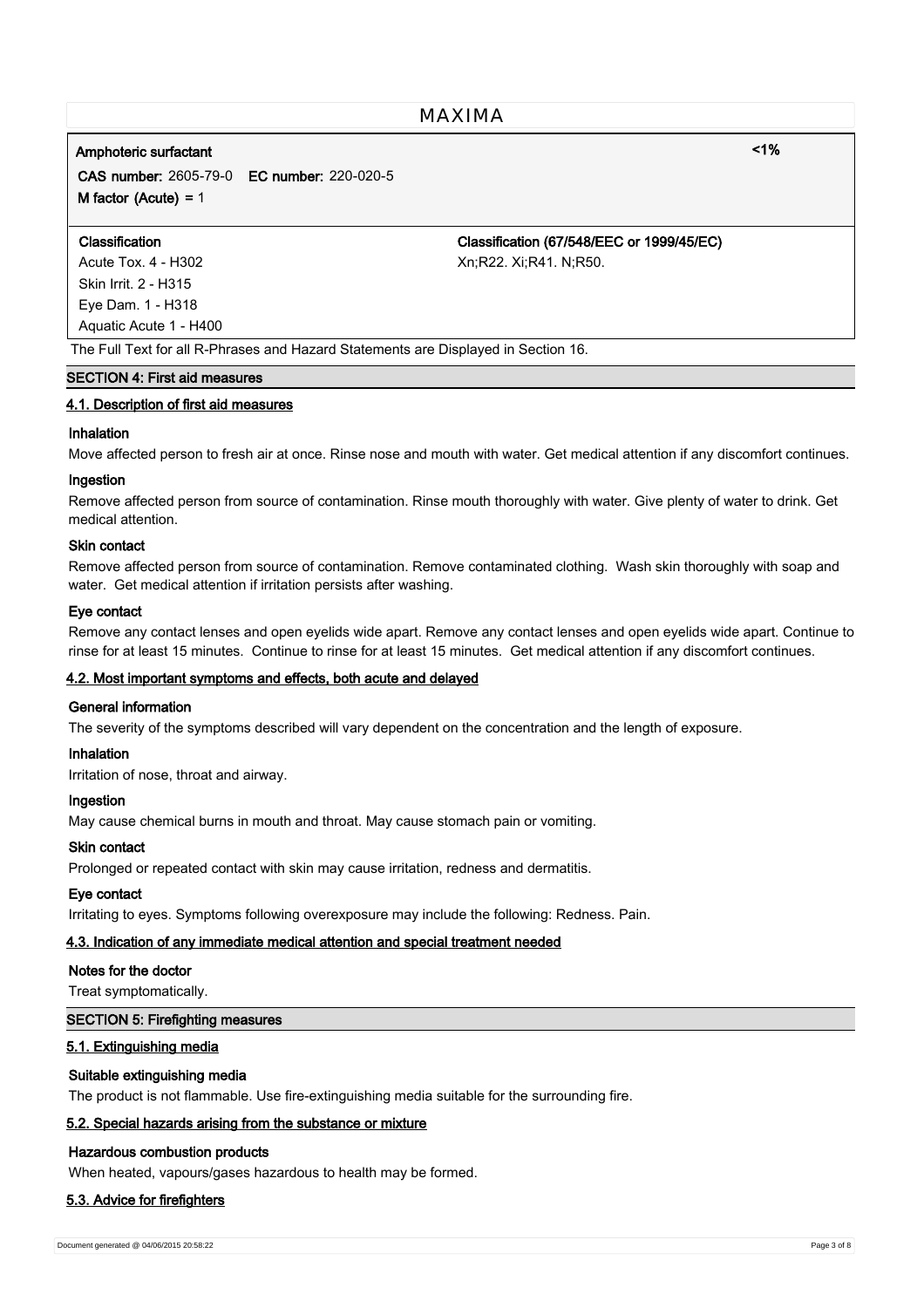#### **Special protective equipment for firefighters**

Wear positive-pressure self-contained breathing apparatus (SCBA) and appropriate protective clothing.

#### **SECTION 6: Accidental release measures**

#### **6.1. Personal precautions, protective equipment and emergency procedures**

#### **Personal precautions**

For personal protection, see Section 8.

#### **6.2. Environmental precautions**

#### **Environmental precautions**

Any spillage needs to be contained and not allowed to enter water courses Spillages or uncontrolled discharges into watercourses must be reported immediately to the Environmental Agency or other appropriate regulatory body.

#### **6.3. Methods and material for containment and cleaning up**

#### **Methods for cleaning up**

Wear suitable protective equipment, including gloves, goggles/face shield, respirator, boots, clothing or apron, as appropriate. Absorb in vermiculite, dry sand or earth and place into containers. Avoid the spillage or runoff entering drains, sewers or watercourses. Flush contaminated area with plenty of water.

#### **6.4. Reference to other sections**

#### **Reference to other sections**

For personal protection, see Section 8. For waste disposal, see Section 13.

#### **SECTION 7: Handling and storage**

#### **7.1. Precautions for safe handling**

#### **Usage precautions**

Avoid spilling. Avoid contact with skin and eyes.

#### **7.2. Conditions for safe storage, including any incompatibilities**

#### **Storage precautions**

Store in tightly closed original container in a dry, cool and well-ventilated place. Keep only in the original container.

## **7.3. Specific end use(s)**

#### **Specific end use(s)**

The identified uses for this product are detailed in Section 1.2.

#### **Usage description**

See product label for detailed usage and instructions.

# **SECTION 8: Exposure Controls/personal protection**

## **8.1. Control parameters**

#### **Occupational exposure limits**

#### **2-(2-BUTOXYETHOXY)ETHANOL**

Long-term exposure limit (8-hour TWA): WEL 10 ppm 67.5 mg/m3 Short-term exposure limit (15-minute): WEL 15 ppm 101.2 mg/m3

## **2-BUTOXYETHANOL**

Long-term exposure limit (8-hour TWA): WEL 25 ppm(Sk) Short-term exposure limit (15-minute): WEL 50 ppm(Sk)

WEL = Workplace Exposure Limit

#### **Ingredient comments**

WEL = Workplace Exposure Limits

## **8.2. Exposure controls**

#### **Protective equipment**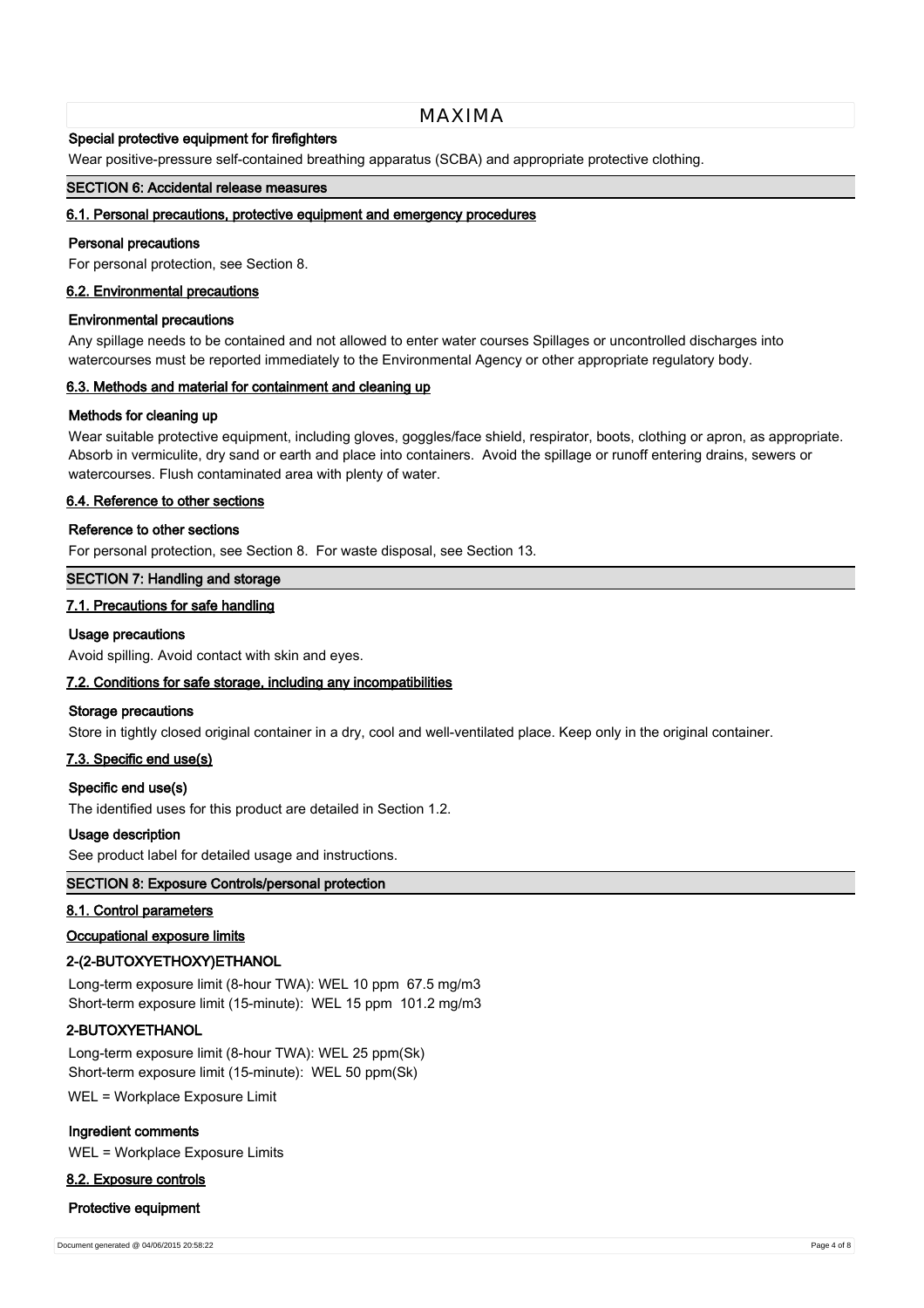



**Eye/face protection**

Tight-fitting safety glasses.

# **Hand protection**

Nitrile gloves are recommended.

## **Other skin and body protection**

General workwear only

## **SECTION 9: Physical and Chemical Properties**

# **9.1. Information on basic physical and chemical properties**

#### **Appearance**

Clear liquid. Liquid

# **Colour**

Dark. Blue.

#### **Odour**

Solvent.

## **pH**

pH (concentrated solution): >13.0

#### **Initial boiling point and range**

>100°C @

# **Relative density**

1.084-1.094 @ @ 20°C

## **Solubility(ies)**

Soluble in water.

# **9.2. Other information**

## **Other information**

None.

# **SECTION 10: Stability and reactivity**

# **10.1. Reactivity**

May react with other cleaning chemicals. For specific reactions refer to Section 10.5

## **10.2. Chemical stability**

#### **Stability**

Stable at normal ambient temperatures.

# **10.3. Possibility of hazardous reactions**

Not known.

## **10.4. Conditions to avoid**

Reactions with the following materials may generate heat: Strong acids.

#### **10.5. Incompatible materials**

#### **Materials to avoid**

Strong acids. Do not mix or use with other products.

## **10.6. Hazardous decomposition products**

Thermal decomposition or combustion products may include the following substances: Toxic gases/vapours/fumes of: Carbon dioxide (CO2). Carbon monoxide (CO).

## **SECTION 11: Toxicological information**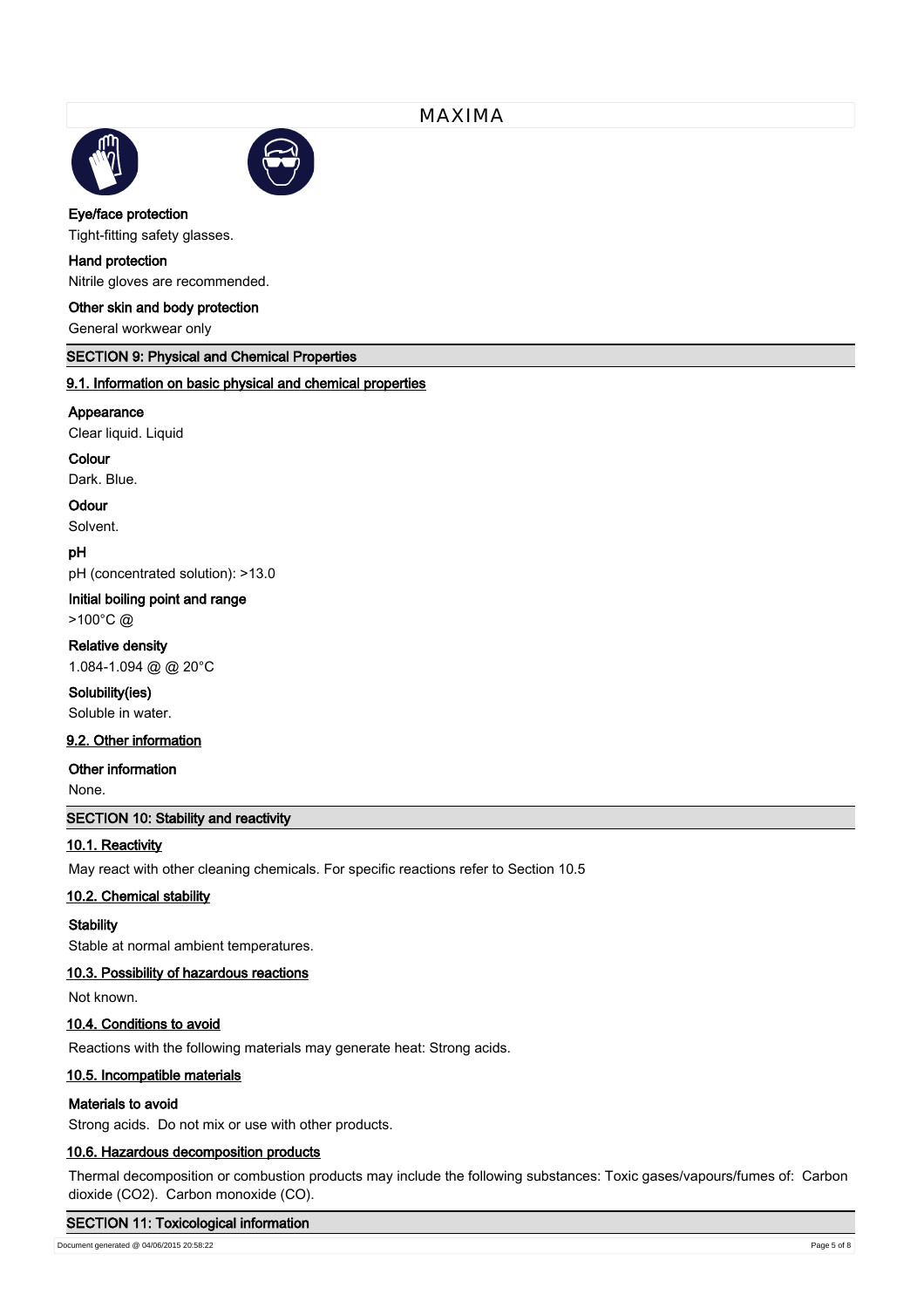## **11.1. Information on toxicological effects**

## **Toxicological effects**

No toxicological data is available for this mixture, however data can be provided for specific raw materials upon request.

# **Acute toxicity - oral**

**ATE oral (mg/kg)** 8,417.50841751

# **Acute toxicity - dermal**

**ATE dermal (mg/kg)**

54455.44554455

#### **Acute toxicity - inhalation**

**ATE inhalation (vapours mg/l)**

544.55445545

## **Ingestion**

May cause burns in mucous membranes, throat, oesophagus and stomach. May cause stomach pain or vomiting.

#### **Skin contact**

Irritating to skin. Prolonged or repeated exposure may cause severe irritation.

## **Eye contact**

May cause severe eye irritation.

## **SECTION 12: Ecological Information**

## **Ecotoxicity**

Not classed as Hazardous to the Environment but release to the environment should be avoided.

## **12.1. Toxicity**

Aquatic toxicity has not been carried out on this product. Data for raw materials contained in this product, when available, can be provided when necessary.

## **12.2. Persistence and degradability**

## **Persistence and degradability**

The surfactants contained within the product comply with the biodegradability criteria as laid down in Regulation (EC) No 648/2004.

## **12.3. Bioaccumulative potential**

The product does not contain any substances expected to be bioaccumulating.

## **12.4. Mobility in soil**

## **Mobility**

The product contains substances, which are water soluble and may spread in water systems.

## **12.5. Results of PBT and vPvB assessment**

This product does not contain any substances classified as PBT or vPvB.

## **12.6. Other adverse effects**

None known.

## **SECTION 13: Disposal considerations**

## **13.1. Waste treatment methods**

## **Disposal methods**

Dispose of waste to licensed waste disposal site in accordance with the requirements of the local Waste Disposal Authority.

# **SECTION 14: Transport information**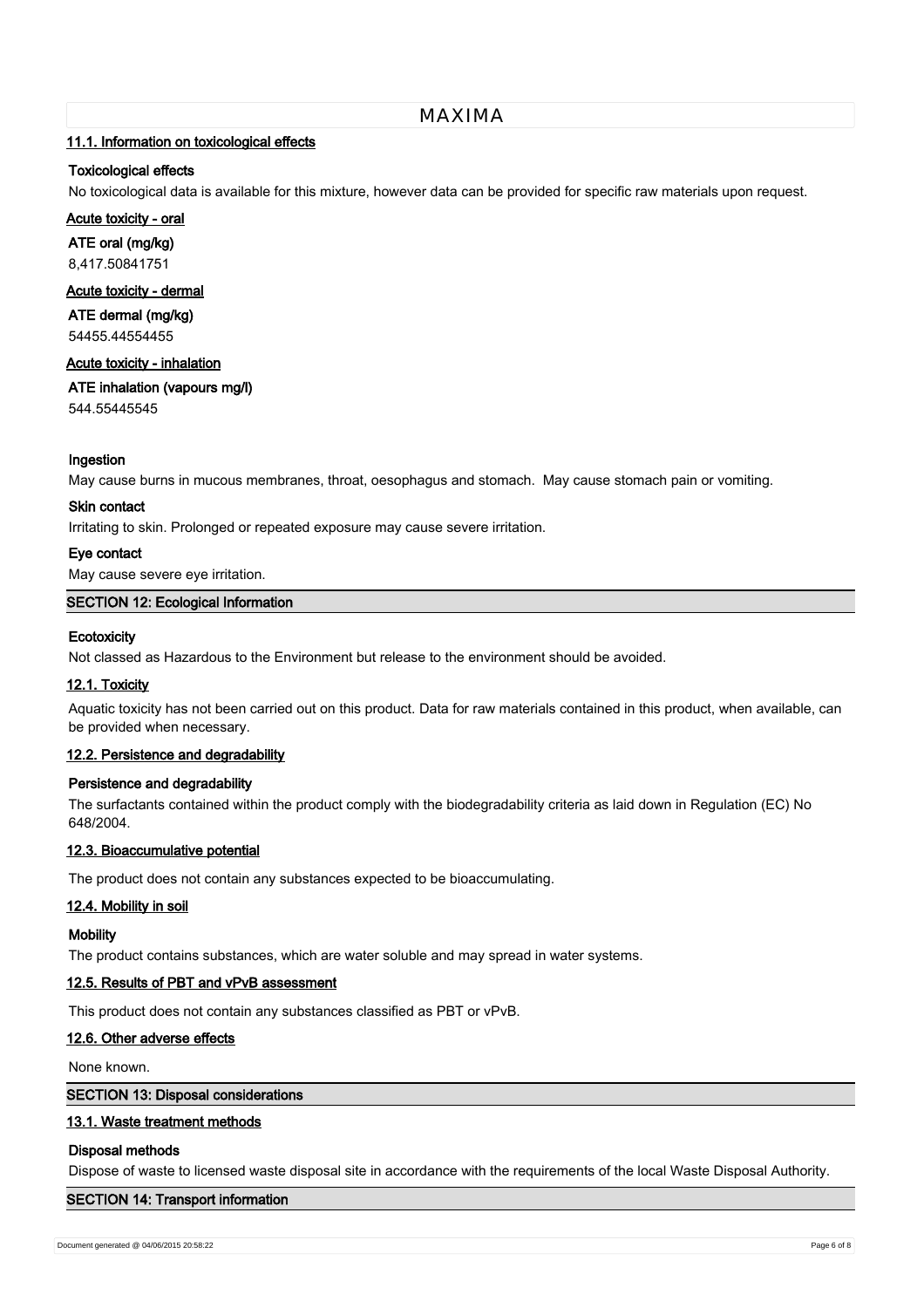|  |  | 14.1. UN number |  |  |  |  |  |  |
|--|--|-----------------|--|--|--|--|--|--|
|  |  |                 |  |  |  |  |  |  |

| UN No. (ADR/RID) | 1760 |
|------------------|------|
| UN No. (IMDG)    | 1760 |
| UN No. (ICAO)    | 1760 |

## **14.2. UN proper shipping name**

| Proper shipping name<br>(ADR/RID) | CORROSIVE LIQUID, NOS (Sodium hydroxide, disodium metasilicate) |
|-----------------------------------|-----------------------------------------------------------------|
| Proper shipping name<br>(IMDG)    | CORROSIVE LIQUID, NOS (Sodium hydroxide, disodium metasilicate) |
| Proper shipping name<br>(ICAO)    | CORROSIVE LIQUID, NOS (Sodium hydroxide, disodium metasilicate) |
| Proper shipping name (ADN)        | CORROSIVE LIQUID, NOS (Sodium hydroxide, disodium metasilicate) |

#### **14.3. Transport hazard class(es)**

## **ADR/RID class**

**IMDG class** 8 **Transport labels**



# **14.4. Packing group**

| <b>ADR/RID packing group</b> | Ш |
|------------------------------|---|
| <b>IMDG packing group</b>    | Ш |
| ICAO packing group           | Ш |
| 14.5. Environmental hazards  |   |

**14.6. Special precautions for user**

**Tunnel restriction code** (E)

## **14.7. Transport in bulk according to Annex II of MARPOL73/78 and the IBC Code**

## **SECTION 15: Regulatory information**

# **15.1. Safety, health and environmental regulations/legislation specific for the substance or mixture**

## **National regulations**

The Carriage of Dangerous Goods and Use of Transportable Pressure Equipment Regulations 2007 (CDG 2007).

#### **EU legislation**

System of specific information relating to Dangerous Preparations. 2001/58/EC. Dangerous Preparations Directive 1999/45/EC. Regulation (EC) No 1907/2006 of the European Parliament and of the Council of 18 December 2006 concerning the Registration, Evaluation, Authorisation and Restriction of Chemicals (REACH) (as amended). Regulation (EC) No 1272/2008 of the European Parliament and of the Council of 16 December 2008 on classification, labelling and packaging of substances and mixtures (as amended).

## **Guidance**

Workplace Exposure Limits EH40. Introduction to Local Exhaust Ventilation HS(G)37. Approved Classification and Labelling Guide (Sixth edition) L131.

## **15.2. Chemical safety assessment**

No chemical assessment has been carried out as this Safety Data Sheet is for a mixture.

#### **SECTION 16: Other information**

#### **General information**